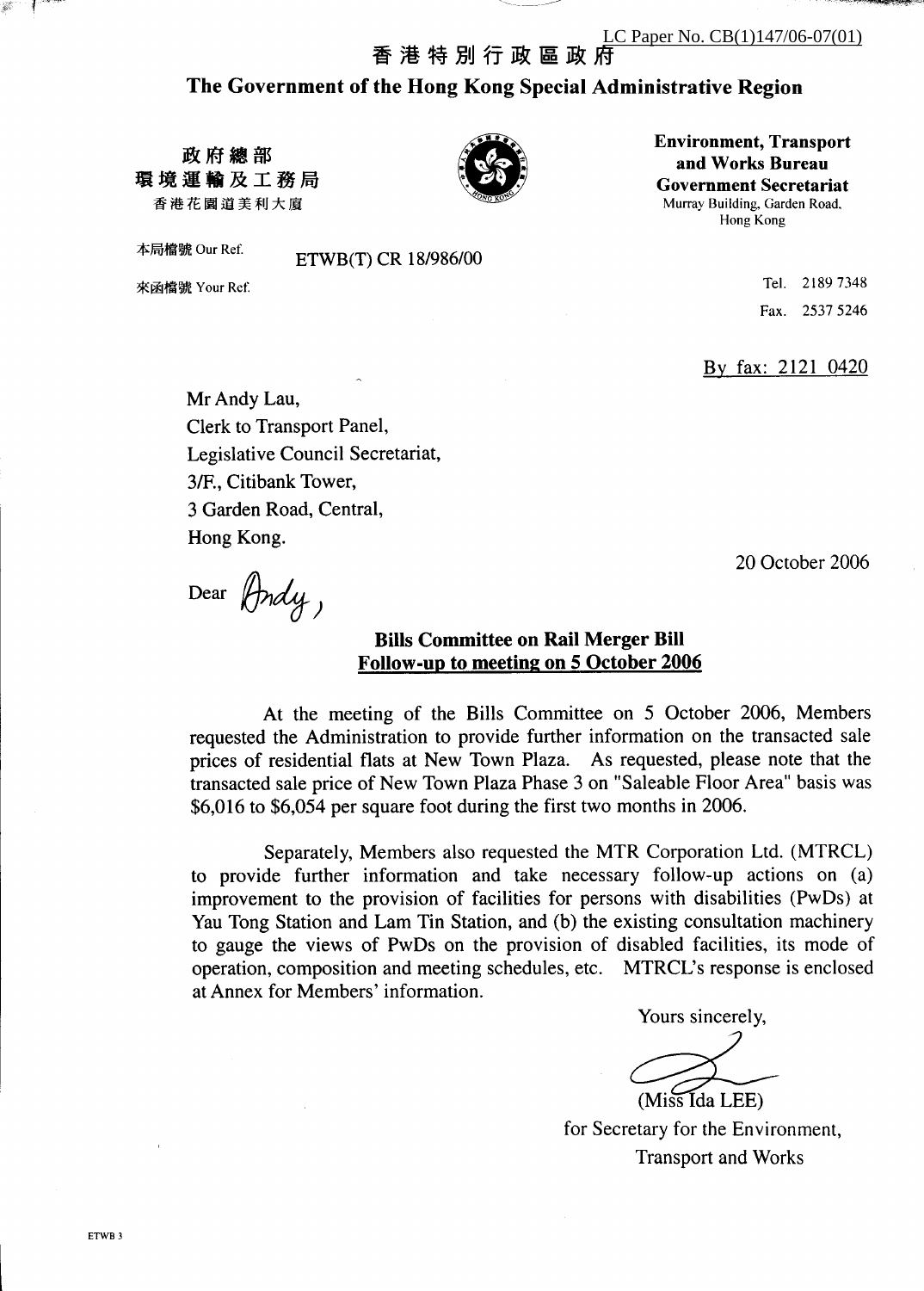### **Bills Committee on Rail Merger Bill Follow-up to meeting on 5 October 2006**

#### **MTRCL's response to Members' requests raised at the Bills Committee meeting held on 5 October 2006 is set out below:**

## **(a) Improvement to the provision of facilities for persons with disabilities (PwDs) at Yau Tong Station and Lam Tin Station**

*Provisions for access facilities for PwDs at Yau Tong Station* 

At Yau Tong Station, there are two major entrances leading to Yau Tong Estate (Entrance A) and the public housing development site (Entrance B) respectively. A passenger lift is provided at the end of Entrance B to Cha Kwo Ling Road. Passengers in need who wish to go to Yau Tong Estate could access directly through Entrance A and use the stairlift provided by the Housing Authority. Passengers in need may contact MTR station staff who will provide prompt assistance and contact the staff of the Housing Authority to facilitate arrangements. Provisions for PwD access is also allowed at the end of Entrance A to meet the upcoming neighbouring housing development.

#### *Provisions for access facilities for PwDs at Lam Tin Station*

There are four entrances at Lam Tin Station, namely Entrance A leading to Kai Tin Road, Entrance B leading to Lam Tin Public Transport Interchange, Entrance C leading to Lei Yue Mun Road and Entrance D leading to Sin Fat Road. The designated access for PwDs is provided at Entrance C.

MTRCL has studied the feasibility of retrofitting other entrances, i.e. providing access facilities for PwDs at Entrance D which leads to the nearby establishments for PwDs. Due to the physical constraints posed by the considerable distance and slope between the concourse and the entrance, and the proximity of the station structure to the foundations of nearby buildings, such provisions are not technically feasible.

Nonetheless, with inputs from the consultation meetings between MTRCL and the disabled groups, the ramp at Entrance C is now being modified with a view to providing a more convenient access for passengers.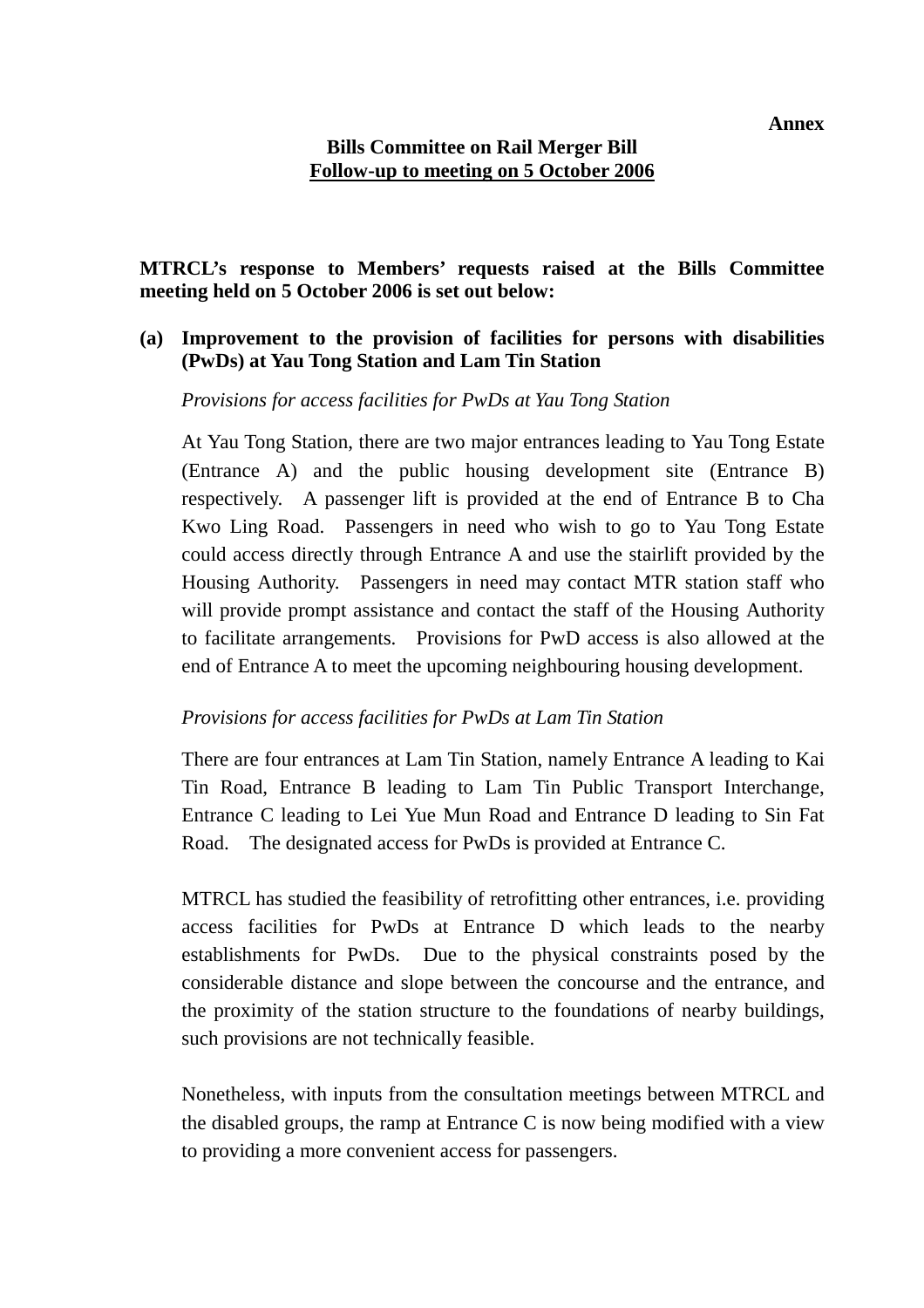# **(b) The existing consultation machinery to gauge the views of PwDs on the provision of disabled facilities, its mode of operation, composition and meeting schedules, etc.**

MTRCL has since 1992 committed to improving its existing station facilities with a retrofit programme for stations built before 1990s in order to bring about a better travelling environment for PwDs. Over \$400 million has been spent in retrofitting projects. A further \$100 million is being committed for the next 5 years.

To gauge the views of PwDs and accessibility specialists on the provision of access facilities for PwDs, consultation meetings have been held with the special interest groups since 1994. With input from these concerned groups, new provisions including tactile station layout maps, audible signal for escalators, exit ticket gates that read out remaining value on Octopus cards, etc. are implemented over the years. The lists of participating organizations in these meetings are attached at **Appendix 1** and **Appendix 2** for reference.

20 October 2006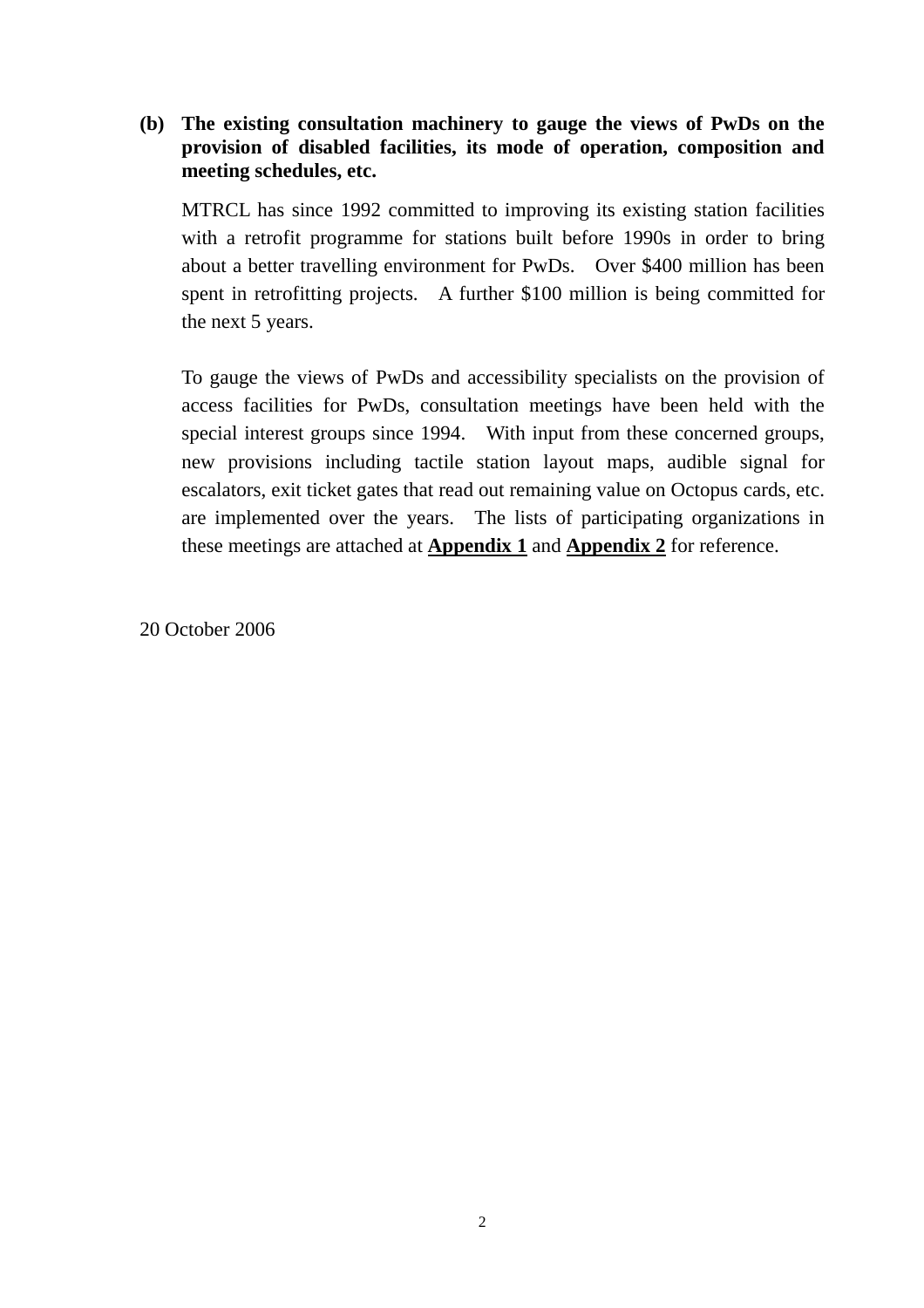# **Appendix 1**

# **Communication Meeting with PwDs Groups (Semi-Annual Meetings Chaired by MTR Corporation Limited)**

#### Participating Organizations:

- 1. MTR Corporation Limited
- 2. Transport Department
- 3. Hong Kong Society for the Blind
- 4. Ebenezer School and Home for the Visually Impaired
- 5. Hong Kong Blind Union
- 6. Hong Kong Lutheran Social Service
- 7. The Hong Kong Council of Social Service
- 8. The Hong Kong Society for the Deaf
- 9. Rehab Power
- 10. Rehabilitation Alliance Hong Kong
- 11. Retina Hong Kong
- 12. Lutheran School for the Deaf
- 13. Hong Kong Federation of Handicapped Youth
- 14. Environmental Advisory Service